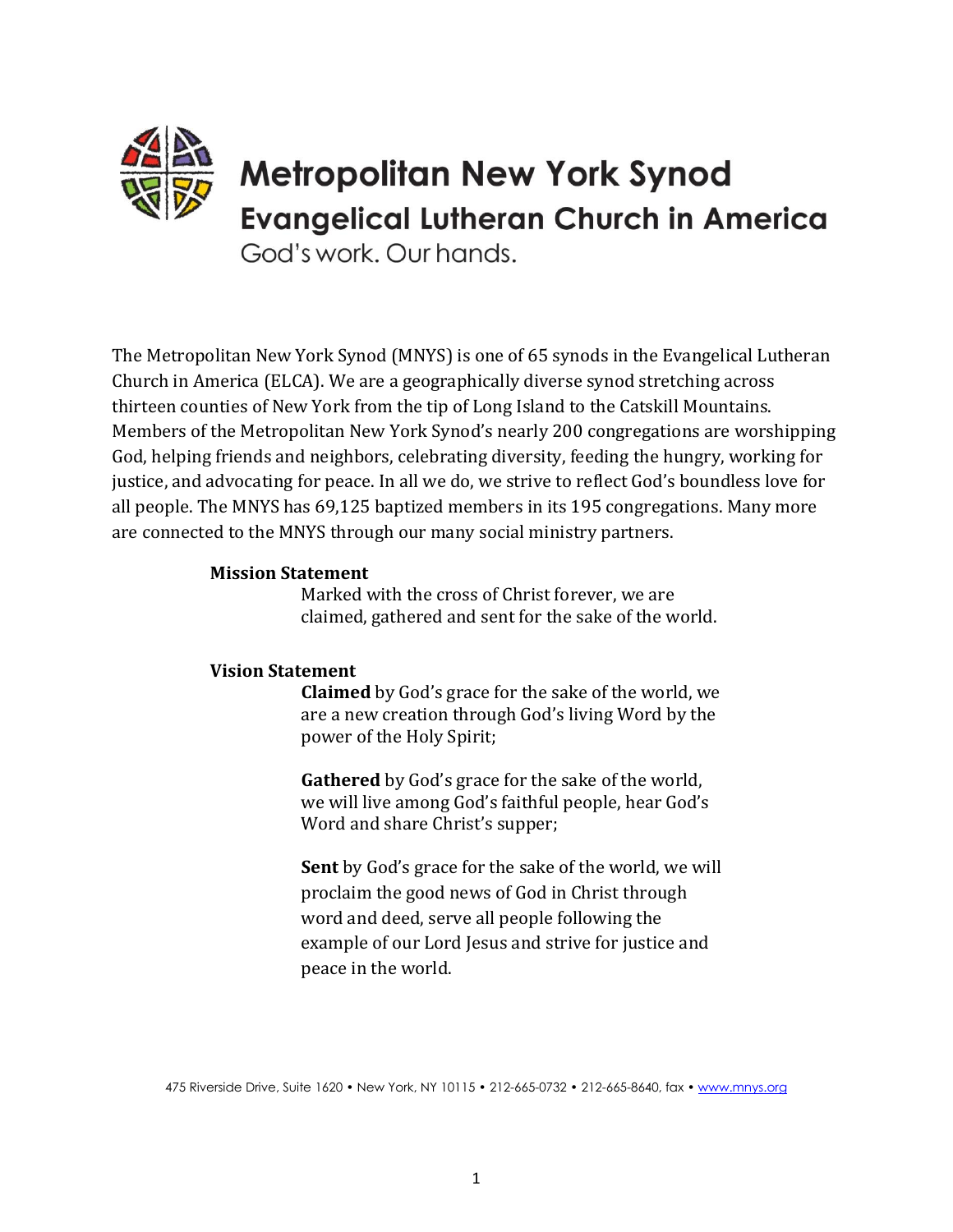# **Superstorm Sandy**

On October 29, 2012, through a historic confluence of weather conditions, Superstorm Sandy slammed into New York and New Jersey bringing high winds and a record storm surge that flooded beaches and coastal communities. All along the coast neighborhoods considered safe from ocean flooding suddenly found water rushing through the streets and into basements and first floors. In some areas homes were washed off their foundations by the force of water. High winds and waves knocked out power in some areas for several days.

In the immediate aftermath of the storm, rescue and recovery efforts were hindered by the inability to get fuel to areas. Where access was possible, lack of power meant the fuel could not be pumped into vehicles and containers. Not long after Sandy, the area experienced a nor'easter that brought more water and added to the damage.

In the Metro New York Synod, five congregations were flooded by the storm surge. Other churches found damaged roofs and downed trees. Damages to church properties came to nearly one million dollars.

Local groups have been instrumental and invaluable in the first phase of clean-up. Donations of time and hard work, food and funds have been shared all along storm-ravaged areas. Groups from outside the area, eager to help, have been coordinating mission trips to assist in the rebuilding phase. As the work of recovery continues, our synod has worked with Presbyterian Disaster Assistance to organize volunteer host sites for visiting groups of ten to fifty workers at various sites in the MNYS territory.

The following pages provide a brief outline of what mission groups can offer to the New York disaster recovery effort and what they can expect from a trip to the Metro New York Synod. The last page is a checklist for preparing your trip.

We welcome you to New York and thank you for your assistance!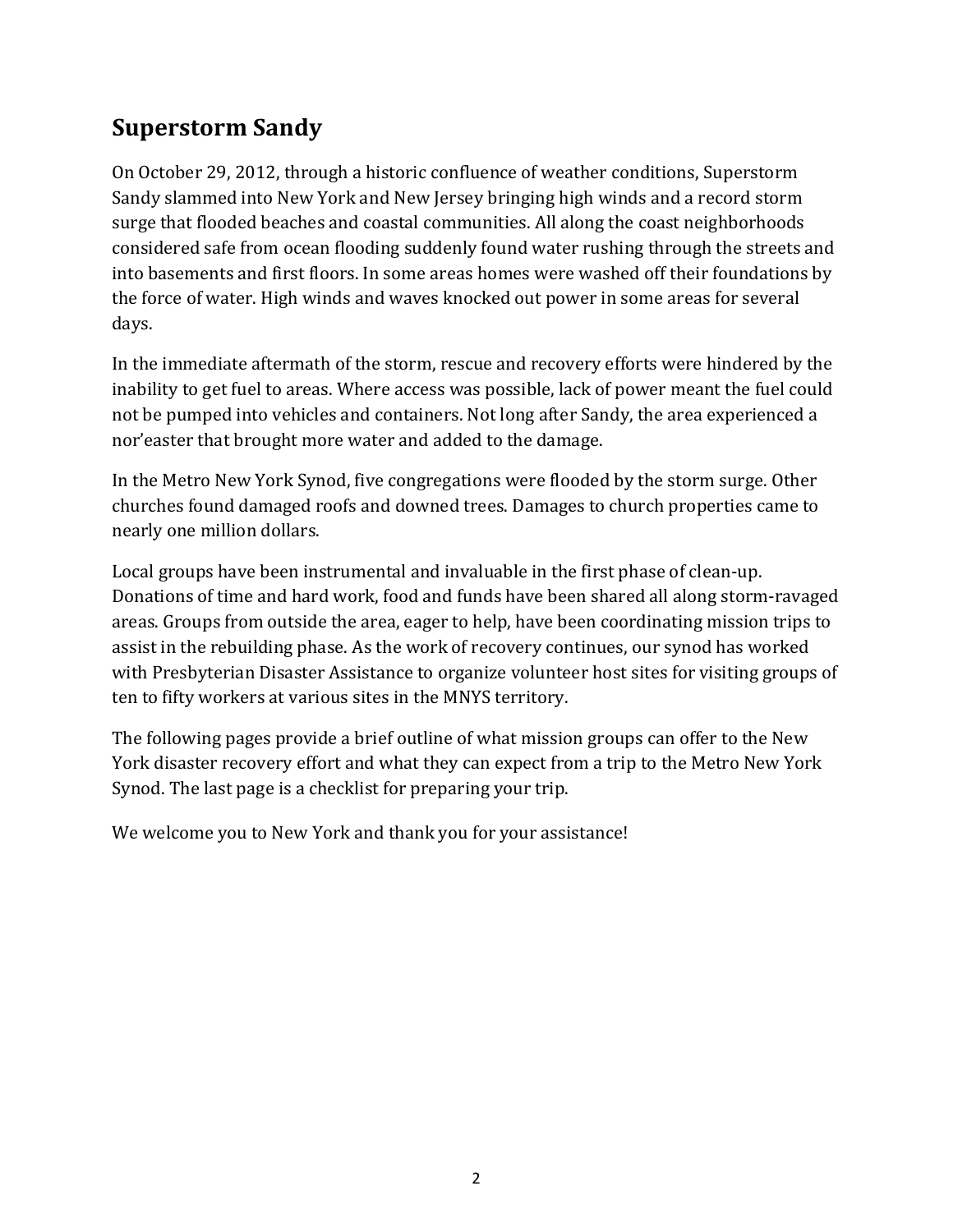#### **MISSION GROUPS**

Mission groups are made up of men and women representing various congregations who volunteer to come to the Metro New York Synod to offer their time, talent and skill to help in the clearing, restoring, and rebuilding efforts. Host sites can house up to fifty volunteer group members at a time, depending on the site. Ordinarily groups will arrive on Sunday afternoon and leave on the following Saturday morning. Groups may be scheduled to share facilities in order to bring the number closer to capacity. Normally, group members must be 18 years of age or older. For every group of five members under the age of 19, there must be at least one adult supervisor of at least 25 years of age. (Some host sites or work site managers might have more stringent requirements.)

It is important to understand that mission groups are not employees, agents or representatives of the Metro New York Synod and the synod is not responsible for the activities or conduct of the mission groups or their members. In this endeavor, the synod is functioning only in the capacity of a host for the residency needs and not as a sponsor, supervisor, or director of any group's activities with any particular project or work site.

## **WHAT WILL A MISSION GROUP DO?**

There are several governmental and charitable organizations involved in recovery and restoration projects in the Metro New York Synod area. There is a great need for volunteer workers. Our synod is communicating with Long-Term Recovery Groups and other organizations such as FEMA, New York Cares, World Cares Center, Long Island Volunteer Center and others to identify particular needs in the community and works sites for groups.

It is anticipated that groups will be matched by these organizations with specific projects according to the skill level of the group members, the tools and equipment the group can bring with them, and the needs of the particular project site supported by the participating organization. The group would then work on the identified project(s).

Groups may supply their own tools and equipment at their own risk and responsibility. In general, the supervising organization will be responsible to provide tools and training to the mission groups. Groups may bring construction materials relative to the project they are assigned to accomplish, but it is generally anticipated that these will be provided by the organizing agency or property owner at the site.

The following list represents the types of work or projects that may be done:

- Working in relief agencies such as soup kitchens, relief supply receiving, packaging, and reshipping;
- Working with other agencies or groups already involved with projects;
- Debris removal: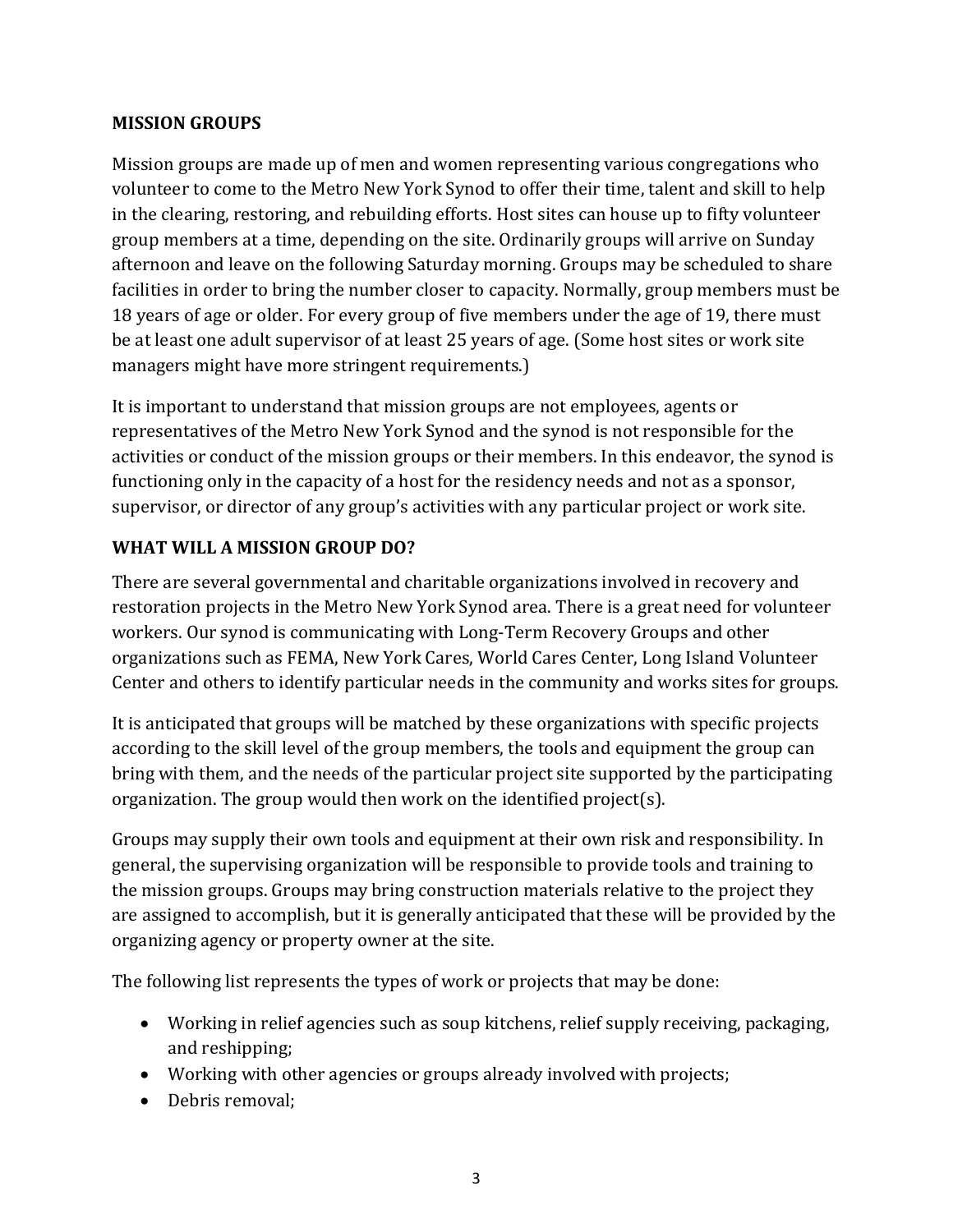- Demolition of interior or exterior of buildings;
- Roofing (temporary or permanent);
- Painting:
- Building repairs, such as porches, steps, ramps, carports, walls, floors, etc.;
- New building construction.

NOTE: *It is important that no group or member of any group attempt to engage in any activity for which a skilled license is required by state or local governments, e.g., plumbing or electrical work, including HVAC, without first having obtained and produced such a license. Groups and group members should perform only such work as they are assigned by the work site supervisor.*

## **WHERE WILL YOU STAY**

Sleeping areas are provided in church facilities. In some cases, showers are located in the same building as sleeping quarters. Many sites, however, do not have showers but have arranged with a nearby YMCA or health club to use their showers. All housing sites have kitchen facilities including refrigerators, stoves, and space to keep non-perishable items. Most sites will provide some essential items in the pantry. Generally, mission groups are responsible for most meals and for any special dietary needs.

Mission groups will usually pay from \$15 to \$30 per person, per night, depending on what amenities the host site provides. This fee is payable on the day of arrival at the host site. Some host facilities might also ask for a deposit of up to \$50. Host sites will contact mission groups to provide specific details of their facilities.

The host site may host one or more meals during a group's stay. Information on these invitations will be shared prior to a group's visit. Groups may also elect to dine at the variety of restaurants available in the vicinity of the host site or work site. A directory of local restaurants will be provided by the host site upon arrival.

Mission groups generally work from Monday through Friday, 9:00am to 3:00pm, including a lunch break (exclusive of travel time). This schedule may be flexible according to the needs of the site and the wishes of the volunteers. Taking an afternoon off for sightseeing or other recreation is encouraged. Each host site will have recommendations for activities in its area as well as for New York City.

Volunteer host sites will usually offer:

- Sleeping and toilet facilities for men and women;
- Shower facilities for men and women on site or within ten minutes of the host site;
- Kitchen and dining facilities;
- Close proximity to a local laundromat;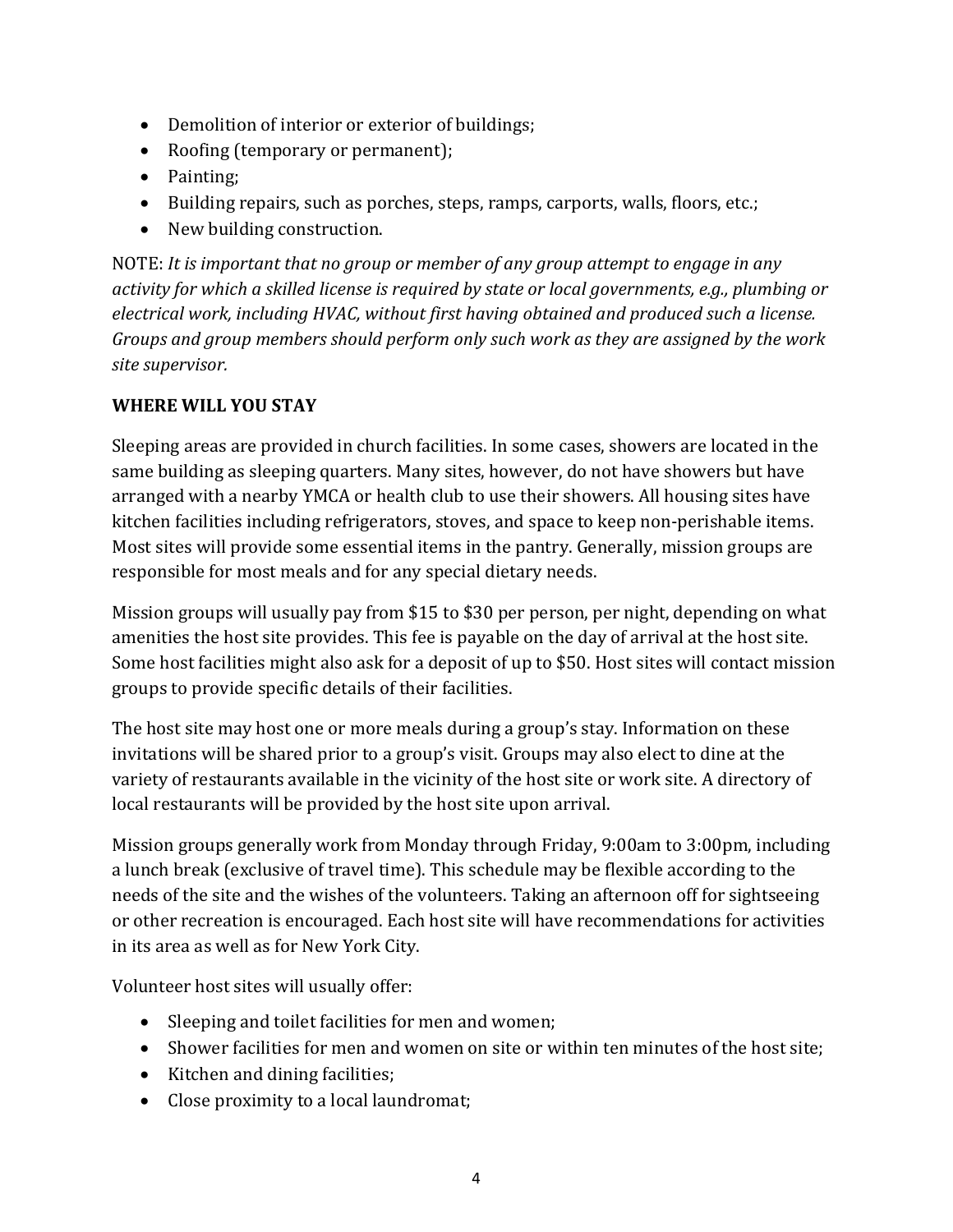- Many local restaurants and entertainment venues within walking/easy driving distance;
- Parking for cars and vans.

They may also offer:

- Internet access:
- Television:
- Bedding;
- Some or all meals.

## **IMPORTANT THINGS TO KNOW BEFORE COMING TO METRO NEW YORK SYNOD**

- In general, group members must be 18 years of age or older with at least one adult over the age of 25 for every five group members under the age of 19. (*Some organizations may take volunteers under the age of 18.*)
- Groups must supply their own transportation to and from Metro New York Synod and the project site(s).
- All mission group members must agree to participate fully in the projects that are planned as well as in the mission group's activities and responsibilities.
- The possession or use of alcohol, tobacco, or illegal drugs is prohibited on host site properties without express permission from the host site. Any mission group participant failing to comply with these policies will be sent home immediately at either the sponsoring group's or participant's family expense.
- Groups and their members engage in activities at their own risk so it is important to carefully assess the capabilities of each group member. Training and safety procedures are the responsibility of the mission group.
- Temperatures in metro New York range from 100 degrees during the summer to 0 degrees in winter months. Groups should bring appropriate clothing, bedding, etc. for the season.
- Groups may supply their tools, equipment, and construction materials at their own risk and responsibility, but we do not require it.
- Groups are responsible for their own first aid.
- It is expected that the host site will be left in clean and neat condition when a group leaves.
- Each group will receive a contact from a host site team member before its visit. Questions may be directed to the Disaster Response Coordinator of the synod.